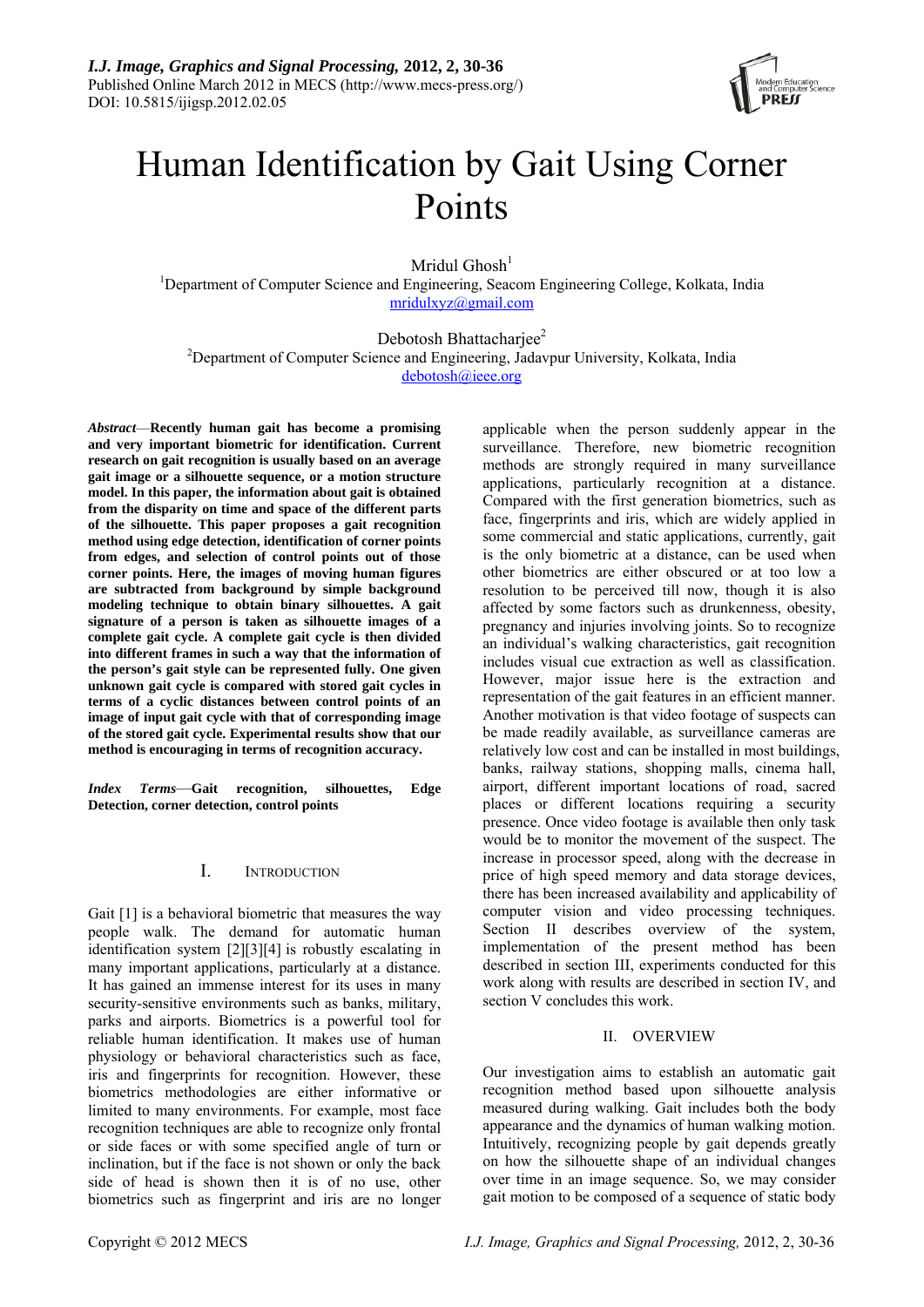poses and expect that some distinguishable features with respect to those static body poses can be extracted and used for recognition by considering spatial variations of those observations**.** 

For any recognition system, the feature extraction is the most important thing. Person's gait sequences need to be considered in such a way that the sequence can completely identify the person's walking style, which is discussed in subsection III *A*. As we are considering the silhouette images, the information relating to silhouettes are to be extracted. The edges of silhouette image have been extracted after applying edge detection technique and we are to find some points on the edge which would be used to represent a gait movement. After proper edge detection, corner detection technique will definitely work well because corner can be defined as a point for which there are two dominant and different edge directions in a local neighborhood of the point. The corner strength is defined as the smallest sum of squared differences between the patch and its neighbors i.e. horizontal, vertical and on the two diagonals, discussed in subsection III *B*. From these corner points we need to select some points in such a way that the gait signature of the person's silhouette is properly extracted and discussed in subsection III *C*. Distance between these points need to be calculated as these distance values are the features of the silhouettes. After extracting the features of silhouettes, they are stored in the database corresponding to their selected points in the form of matrices. After obtaining feature of the gait sequence of the testing person, it's being compared with the feature sequence available in the database, which is discussed in subsection III *D*. If the trained database contains the similar sequence then the video gets authenticated.

Like any trainable recognition system, this gait recognition system is also consisted of two phases namely training and testing. Taking a gait silhouette sequence of a person, edges of individual image in that sequence is detected after applying Sobel Edge detector [5][6][7]. From those edges, the closed contour of the individual is extracted. From the closed contour, the corner points are identified. There may be several corner points in an image, but we need to pick up a set of fixed points such that the set represents the uniqueness of an individual by which any individual can be discriminated from others. These points are called control points. A block diagram representing the training phase is shown in figure 1.



III. PRESENT METHOD Figure 1. The block diagram for the training phase

Euclidean Distances between the Control Points in cyclic order are calculated and stored as features from that sequence. All these distance values from a sequence of images are kept in the database as training set for a person.

#### *A. Gait Sequence*

The database can be created by taking the video sequence of a person, then dividing this video sequence into different frames in such a way that the sequence can completely identify the persons gait style. Moreover, these images are the silhouette [8][9][10] images of persons to be included in the database. The silhouette of a person in the image can be obtained by background subtraction method [14]. Recognizing people by gait depends greatly on how the silhouette shape of an individual changes over time in an image sequence. To conduct experiments, we have used CASIA gait database, where the main assumption made is that the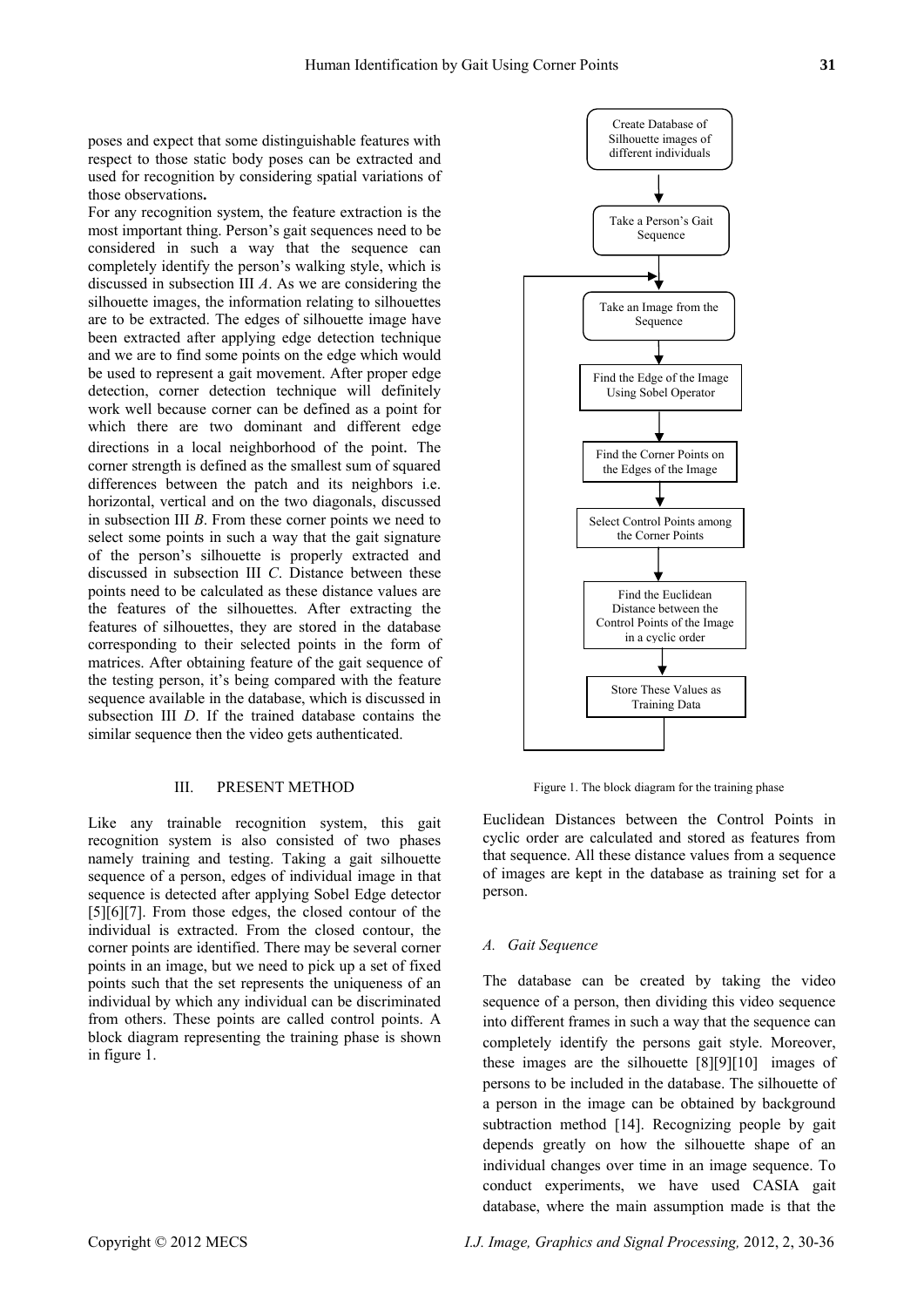camera is static, and the only moving object in video sequences is the walker. The gait sequence can be obtained by taking the silhouettes in such a way that the object's posture in the first image will repeat in another image and the total number of images from the first to that repeated postured image make a sequence. Hence, to find a sequence, we accumulate all the images after recording the pose of the object in the initial image until the same pose is repeated in some image. For this database, the  $26<sup>th</sup>$  image's gait pose is same as first image and we have taken twenty six images of a person as a gait cycle. Such a sequence is shown in figure 2. It may be noted that, in the second sequence the images may not be in same pose as in the first sequence, i.e. first image's posture of the first sequence may not be same as that of first image of second sequence but it will be same with some another image later in that sequence. We have tested with the gait cycle of 50 persons.



Figure 2. Complete gait cycle or sequence of a person The approximation can be written as,

### *B. Corner Detection uv*

Before we detect corner, we have detected edge of the  $\blacksquare$  The equation (3) can be written in matrix form: image to find approximate contour of gait images. Edge detection  $[5][6][7][11][12][13]$  is a fundamental tool in [image processing](http://en.wikipedia.org/wiki/Image_processing) and [computer vision](http://en.wikipedia.org/wiki/Computer_vision), particularly in the areas of [feature detection](http://en.wikipedia.org/wiki/Feature_detection_%28computer_vision%29) and [feature extraction,](http://en.wikipedia.org/wiki/Feature_extraction) which aims at identifying points in a [digital image](http://en.wikipedia.org/wiki/Digital_image) at which the [image brightness](http://en.wikipedia.org/wiki/Luminous_intensity) changes sharply or, more formally, has discontinuities. Image Edge detection significantly reduces the amount of data and filters out useless information, while preserving the important structural properties in an image. Here, we have used Sobel operator [6] as a filter to detect edge of an image.

After detecting the edge of the silhouette, we find out the corner points on the edge. A corner can be defined as the intersection of two edges. A corner can also be defined as a point, for which there are two dominant and different edge directions in a local neighborhood of the point. In practice, most so-called corner detection methods detect intersecting points in general, rather than corners in particular. As a consequence, if only corners are to be detected it is necessary to do a local analysis of detected intersecting points to determine which of these real corners are. Examples of edge detection that can be used, with some post-processing, to detect corners are the [Kirsch-Operator](http://en.wikipedia.org/wiki/Kirsch-Operator) and the Frei-Chen masking set [14]. There are different types of method for corner detection e.g. Minimum Eigenvalue Method, Moravec corner detection algorithm [14], The Harris and Stephens corner detection method [14][16][17] etc. Minimum Eigenvalue Method is more computationally expensive than the Harris corner detection algorithm. Harris and Stephens improved upon Moravec's corner detector by considering the differential of the corner score with respect to direction directly, instead of using shifted patches. In order to exploit this improvised result, in this work, we have used the Harris and Stephens corner detection method to detect corner of the edge of the silhouette [15][16][17]**.** 

Let an image be given by I. Consider taking an image patch over the area (*u, v*) and shifting it by (*x, y*). The weighted sum of squared differences (SSD) between these two patches, denoted as S, is given by:

$$
S(x,y) = \sum_{u} \sum_{v} w(u,v) (I(u+x,v+y) - I(u,v))^2 \quad \dots \dots (1)
$$

I ( $u+x,y+y$ ) can be approximated by a Taylor expansion. Taking  $I_x$  and  $I_y$  be the partial derivative of I, such that

I (u+x, v+ y)≈ I (u,v) + Ix (u,v)x +Iy (u,v)y *……….….(2)*

$$
S(x,y) = \sum_{y} y_y (u,y) (I_x(u,y) + I_y(u,y) y)^2 \dots \dots \dots \dots \dots (3)
$$

$$
S(x,y) \approx (x \ y) \ A \begin{pmatrix} 1 \\ w \end{pmatrix} \qquad \qquad \ldots \ldots \ldots \ldots \ldots \ldots (4)
$$

where A is the structure tensor [17], given as

$$
A = \sum_{n} \sum_{\mathbf{r}} w(\mathbf{u}, \mathbf{u}) \begin{bmatrix} I_n^* & I_n I_{\mathbf{r}} \\ I_n I_{\mathbf{r}} & I_{\mathbf{r}}^* \end{bmatrix} = \begin{bmatrix} \mathbf{C} I_n^* & \mathbf{C} I_n I_{\mathbf{r}} \\ \mathbf{C} I_n I_{\mathbf{r}} & \mathbf{C} I_n^* \end{bmatrix} \dots \dots (5)
$$

This matrix is a Harris matrix, and angle brackets denote averaging i.e. summation over (u, v).

#### *C. Selection of control points*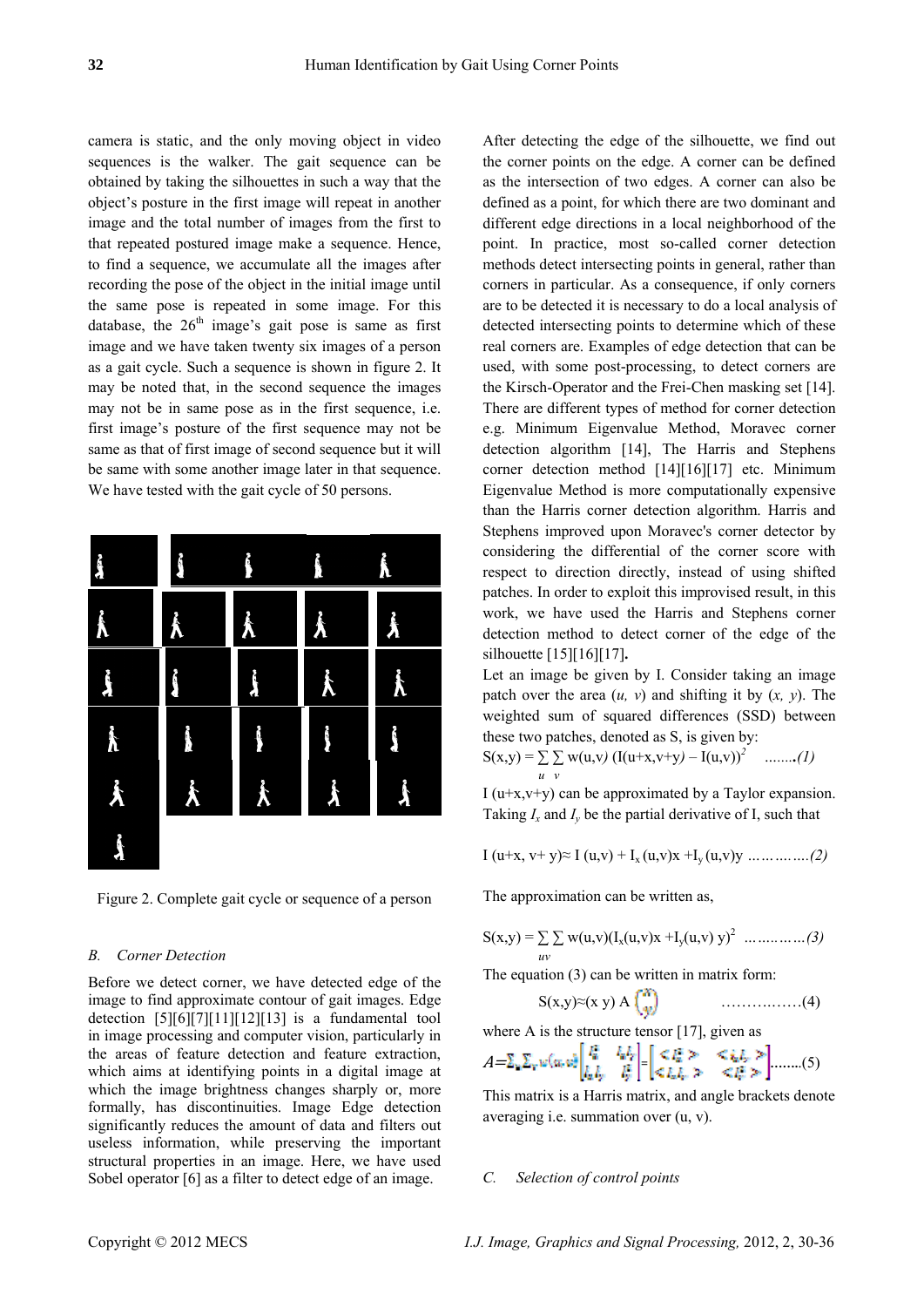In this work, we have first extracted the contour of an image. We find the corners on this contour of each subject. Taking these corner points, we select a subset of those with a fixed number, called as set of control points. Then we find out the distances between them in a cyclic order and stored as a feature vector for that image. Similarly, for all the twenty six images of a gait sequence, feature vectors are extracted and stored in sequence to represent the feature vector set for the entire sequence.



Figure 3. Control points 1, 2, 3, 4, 5 and 6.

Control point selection is very important and imperative in our paper of human identification by gait. From the corner points, we have chosen some points that will rightly characterize the person's gait characteristics.

In the figure 2, we can see the control points marked as 1, 2, 3, 4, 5, and 6 on toe, ankle, thigh, hip, knee, and waist respectively**.** Reason for selecting these points is that, respective positions of those points remain approximately constant for the same type of posture in different sequences but changes when the subject moves in a different posture and also, distinctly represents walking style of different individuals.

### *D. Testing*

In case of testing, we follow the same technique for an unknown person's gait sequence and find out the distance values accordingly to compute the feature vector. Then this vector is compared with all such vectors stored in the database against a derived *threshold* value. If there is a match with any person's training sequence data then that person is identified, but if there is no match then we can infer that the data of that person is not available in our training set. The detail of the testing procedure is shown in figure 4.

The threshold value $(T)$  is chosen in such a way that for the same person, after matching the training set with the testing set, it will rightly recognize the person, and for a different person, it will also recognize that both the person are not same. To declare a match between probe gait image and gallery gait images at least four control points, out of six, should match. This threshold value (T) has been identified experimentally.



Figure 4. The Block Diagram describing testing

## IV. EXPERIMENTAL RESULT

For experimentation, we have used CASIA gait database: dataset C. We conducted our experiment with gait sequence of 50 persons to examine the effectiveness of our technique. Here, we have given sample details of two individuals. Table I shows the data of 26 images of a person (say person-A). The first column denotes the image numbers and rest of columns are distances between the control points in cyclic order. For the same person, person-A, distances are also computed for another sequence and shown in Table II. After testing, we see the two different sequences of person-A matches. Since we have considered 26 images in a sequence, both in the training and testing database there should be a match with 26 images.

We computed the Euclidean distances between the coordinates of control points, as shown in figure 3, in a cyclic fashion i.e., calculated as between 1 & 2, 2 & 3, 3 & 4, 4& 5, 5 & 6, and 6 & 1. These distance values to be kept in the database as the training data for individual persons. There distances are used to compute the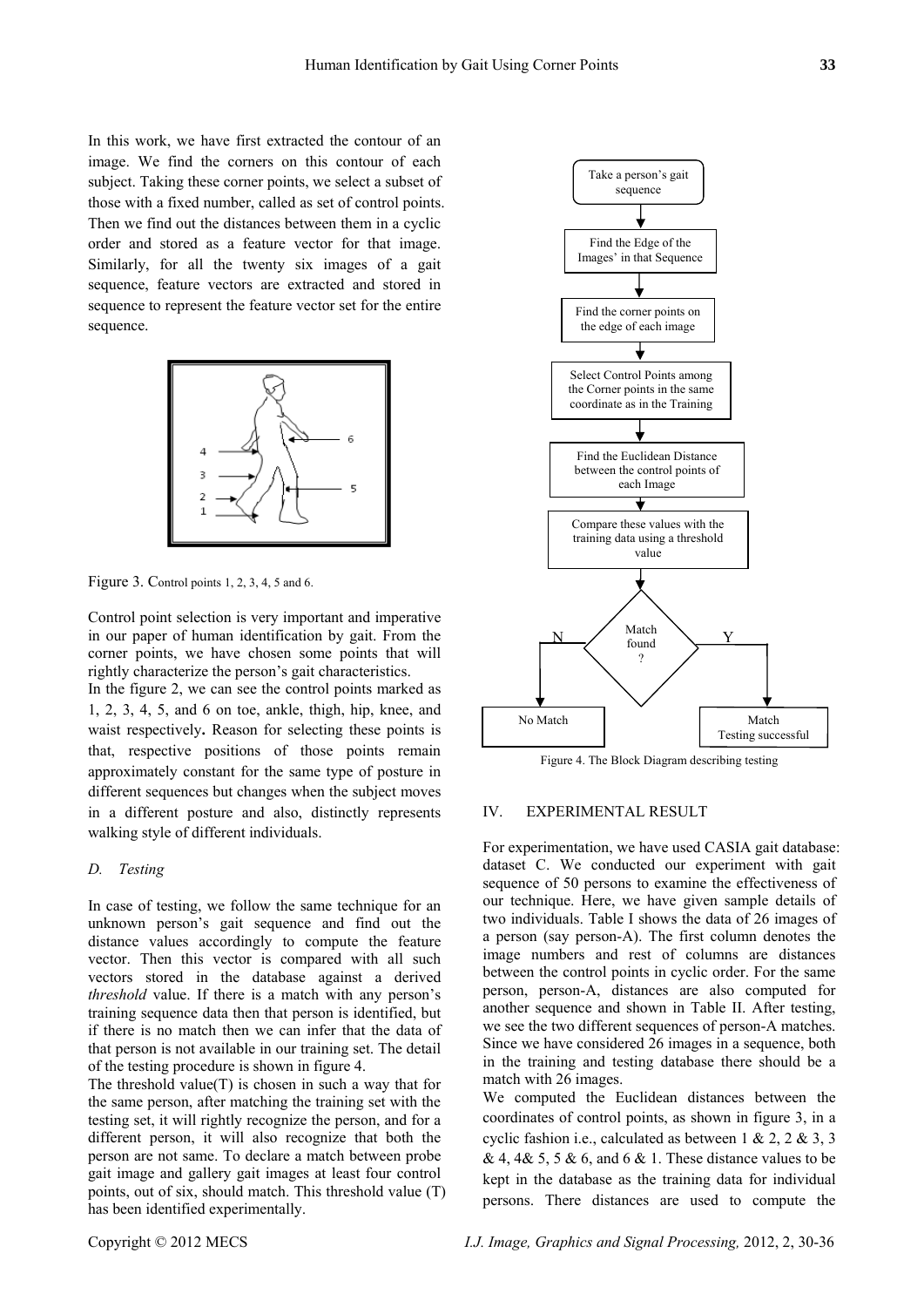threshold value, which would be used during testing. The ROC curve is drawn for this, which is shown in figure 5 and it has been found that the threshold value as 8.5 gives good result in terms of recognition. Table III shows the set of distances of another person (person-B) and that does not match with person-A.

Table I. Table contains the data of person-A of a sequence

|                         | Distance between Control points |                |          |          |          |          |
|-------------------------|---------------------------------|----------------|----------|----------|----------|----------|
| Image                   |                                 |                |          |          |          |          |
| No.                     | $1 - 2$                         | $2 - 3$        | $3 - 4$  | $4 - 5$  | $5 - 6$  | $6 - 1$  |
| 1                       | 14.14214                        | 10.04988       | 22.82542 | 56.04463 | 34.48188 | 44.01136 |
| $\overline{2}$          | 36.87818                        | 7.28011        | 35.44009 | 23.85372 | 38.32754 | 61.35145 |
| $\overline{\mathbf{3}}$ | 81.02469                        | $\overline{7}$ | 38.32754 | 27.65863 | 87.28115 | 36.35932 |
| $\overline{4}$          | 28.44293                        | 1.414214       | 68.18358 | 33.30165 | 78.31347 | 40.31129 |
| 5                       | 35.0571                         | 13             | 31.257   | 25.4951  | 60.82763 | 43.46263 |
| 6                       | 10.19804                        | $\overline{4}$ | 36.12478 | 58.18075 | 22.82542 | 40.31129 |
| 7                       | 11.40175                        | 1.414214       | 38.20995 | 23.85372 | 58.30952 | 19.31321 |
| 8                       | 15.81139                        | 1.414214       | 80.22468 | 50.77401 | 27.29469 | 23.85372 |
| $\overline{9}$          | 17.72005                        | 1.414214       | 21.84033 | 88.29496 | 112.2854 | 18.68154 |
| 10                      | 54.45181                        | 1              | 27.51363 | 58.5235  | 11.31371 | 91.78235 |
| $\overline{11}$         | 10.44031                        | 7.28011        | 46.32494 | 54.78138 | 84.48077 | 25.05993 |
| 12                      | 21.9545                         | 6.082763       | 34.9285  | 73.08215 | 17       | 91.09336 |
| 13                      | 16.12452                        | 8              | 86.49277 | 71.30919 | 58.13777 | 79.84986 |
| 14                      | 82.9759                         | 6.324555       | 36.71512 | 23.76973 | 55.9017  | 98.03061 |
| 15                      | 76.29548                        | 6.708204       | 16.27882 | 75.18643 | 83.29466 | 23.02173 |
| 16                      | 101.7104                        | 6.708204       | 32.89377 | 54.40588 | 26.24881 | 61.03278 |
| 17                      | 78.31347                        | 5              | 37.36308 | 49.0408  | 113.1106 | 105.3233 |
| 18                      | 26.07681                        | 12             | 45.27693 | 98.65597 | 38.47077 | 22.02272 |
| 19                      | 31.257                          | 10.04988       | 48.25971 | 21.09502 | 60.29925 | 24.41311 |
| 20                      | 21.37756                        | 1.414214       | 94.19129 | 86.68333 | 11.31371 | 15.0333  |
| 21                      | 72.1734                         | 16.03122       | 80.30567 | 18.24829 | 101.4938 | 28.30194 |
| 22                      | 79.40403                        | 8              | 43.17407 | 25.45584 | 65.37584 | 91.44397 |
| 23                      | 14.31782                        | 7              | 87.69265 | 25.23886 | 14.86607 | 85.61542 |
| 24                      | 11.18034                        | 2.236068       | 13.45362 | 98.48858 | 10.19804 | 86.58522 |
| 25                      | 54.57105                        | 8.062258       | 14.31782 | 99.24717 | 84.85281 | 23.08679 |
| 26                      | 16.87818                        | 7.28011        | 35.44009 | 23.85372 | 38.32754 | 51.35145 |

Table II. Table contains the data of person A of another sequence

| Image | <b>Control Points</b> |                |          |          |          |          |  |
|-------|-----------------------|----------------|----------|----------|----------|----------|--|
| No.   | $1 - 2$               | $2 - 3$        | $3 - 4$  | $4 - 5$  | $5 - 6$  | $6 - 1$  |  |
| 27    | 71.19691              | 6.082763       | 91.24144 | 21.09502 | 10.63015 | 76.2168  |  |
| 28    | 62.39391              | 6.082763       | 74.43118 | 56.85948 | 29.54657 | 52.55473 |  |
| 29    | 64.03124              | 13             | 26.68333 | 42.48529 | 104.1201 | 44.72136 |  |
| 30    | 54.07176              | 19.06524       | 15.41639 | 23.12714 | 52.80127 | 15.5125  |  |
| 31    | 11.31371              | 50.24938       | 106.3015 | 115.2085 | 19.10497 | 23.4094  |  |
| 32    | 14.56022              | 5.09902        | 52.23983 | 37.57659 | 21.84033 | 15.29706 |  |
| 33    | 52.46904              | 5.09902        | 73.68175 | 31.241   | 32.98485 | 83.9345  |  |
| 34    | 8.485281              | 1.414214       | 24.69818 | 69.57011 | 21.09502 | 108.8531 |  |
| 35    | 17.49286              | 2.236068       | 45.22168 | 49.64877 | 15.81139 | 94.59387 |  |
| 36    | 16.15549              | 7.211103       | 36.67424 | 30.52868 | 13.45362 | 66.24198 |  |
| 37    | 53.45091              | 6.324555       | 57.24509 | 25.96151 | 8        | 59.20304 |  |
| 38    | 16.27882              | 8.544004       | 13.0384  | 101      | 7.615773 | 100.4241 |  |
| 39    | 64.13267              | 11.40175       | 106.7942 | 64.62198 | 54.12947 | 102.3572 |  |
| 40    | 49.64877              | $\overline{4}$ | 103.9471 | 82.46211 | 29.83287 | 58.59181 |  |
| 41    | 80.025                | 17             | 30.41381 | 23.02173 | 37.10795 | 20.24846 |  |
| 42    | 55.08176              | 29.01724       | 19.41649 | 70.00714 | 62.80127 | 25.6125  |  |
| 43    | 73.06162              | 8.062258       | 50.08992 | 65.80274 | 25.70992 | 20       |  |
| 44    | 17.46425              | 4.123106       | 27.65863 | 38.27532 | 46.87217 | 22.2036  |  |
| 45    | 51.97115              | 1.414214       | 36.68787 | 65.14599 | 11       | 99.0404  |  |
| 46    | 8.062258              | 8              | 32.57299 | 52.80152 | 63.15061 | 26.24881 |  |
| 47    | 13.89244              | 5.09902        | 34.9285  | 39.05125 | 39.84972 | 36.12478 |  |
| 48    | 17.08801              | 5              | 76.92204 | 30.88689 | 49.47727 | 112.8938 |  |
| 49    | 54.23099              | 6.082763       | 23       | 59.09315 | 8.485281 | 72.67049 |  |
| 50    | 41.14608              | 8.062258       | 74.72617 | 39.44617 | 47.67599 | 90.82401 |  |
| 51    | 63.06346              | $\overline{2}$ | 38.07887 | 52.92447 | 21.54066 | 31.257   |  |
| 52    | 66.27882              | 6.082763       | 80.51828 | 24.29447 | 12.95281 | 80.00625 |  |

|                         | Distance between Control Points |                         |          |          |           |          |
|-------------------------|---------------------------------|-------------------------|----------|----------|-----------|----------|
| Image<br>No.            | $1 - 2$                         | $2 - 3$                 | $3 - 4$  | $4 - 5$  | $5 - 6$   | $6 - 1$  |
| 1                       | 38.60052                        | 10.04988                | 41.4367  | 24.20744 | 38.8973   | 24.69818 |
| $\overline{c}$          | 36.13862                        | 5 09902                 | 15.55635 | 25.23886 | 73.68175  | 73.37575 |
| $\overline{\mathbf{3}}$ | 16.27882                        | 16.03122                | 44.28318 | 34.1321  | 71.06335  | 20.09975 |
| $\overline{4}$          | 59.07622                        | 11.04536                | 44.72136 | 69.64194 | 28.86174  | 20.61553 |
| 5                       | 42.04759                        | 49                      | 25.31798 | 35       | 54 12947  | 101.2028 |
| 6                       | 17.46425                        | 4.123106                | 52.23983 | 51.07837 | 8.544004  | 97.49359 |
| 7                       | 27.89265                        | 4.123106                | 29.12044 | 35.80503 | 40.60788  | 27.80288 |
| 8                       | 27.20294                        | 10.04988                | 15.6205  | 110.0227 | 13.45362  | 88.76936 |
| 9                       | 55.7853                         | 11.04536                | 51.24451 | 40.81666 | 10.19804  | 30.52868 |
| 10                      | 25                              | 6.082763                | 36.23534 | 33.94113 | 14 76482  | 76.92204 |
| 11                      | 26.1725                         | 6.324555                | 56.64804 | 28.79236 | 59.5399   | 109.2016 |
| 12                      | 18.02776                        | 8.944272                | 29.20616 | 28.4605  | 21.40093  | 32.14032 |
| 13                      | 68.65858                        | $\overline{\mathbf{4}}$ | 38.01316 | 38.91015 | 67.74216  | 24.08319 |
| 14                      | 35.13662                        | 5.09712                 | 15.54635 | 25.23226 | 73.18175  | 73.33475 |
| 15                      | 96.13012                        | 6 082763                | 20.24846 | 27.20294 | 76.10519  | 75.43209 |
| 16                      | 16 12 452                       | 30 08322                | 46.27094 | 2983287  | 78 31 347 | 19.23538 |
| 17                      | 59.03389                        | 68.00735                | 8.246211 | 22 82542 | 67.18631  | 50.92151 |
| 18                      | 48.16638                        | 12                      | 37.48333 | 38.07887 | 51.62364  | 25.4951  |
| 19                      | 34.71311                        | 13.0384                 | 76.53104 | 21.0238  | 10.63015  | 94.14882 |
| 20                      | 31.01612                        | 8                       | 62.8172  | 42.94182 | 89.27486  | 115.447  |
| 21                      | 19.23538                        | 6                       | 56.29387 | 40.31129 | 74.67262  | 27.20294 |
| 22                      | 31.38471                        | 6.082763                | 61.03278 | 27.313   | 32.75668  | 87.23531 |
| 23                      | 52 20153                        | 6 082763                | 76 24303 | 33 42155 | 1878829   | 79.75588 |
| 24                      | 17.72005                        | 9.055385                | 102.9612 | 60.16644 | 41.59327  | 92.84934 |
| 25                      | 21.63331                        | 7.615773                | 70.34202 | 39 96248 | 50.35871  | 90.24965 |
| 26                      | 31.19691                        | 6.082763                | 45.24144 | 21.09502 | 10.63015  | 26.2168  |

Table III. Table contains the data of person-B of a sequence

Table IV. Different recognition parameters (for threshold, T= 8.5)

| Person | Correct<br>Recognition<br>rate | Correct<br>Rejection | False<br>Acceptance<br>Rate<br>(FAR) | False<br>rejection<br>Rate<br>(FRR) | Equal<br>Error Rate<br>(EER) |
|--------|--------------------------------|----------------------|--------------------------------------|-------------------------------------|------------------------------|
| 50     | 84%                            | 83%                  | 16%                                  | 16%                                 | 0.16                         |



Figure 5. ROC Curve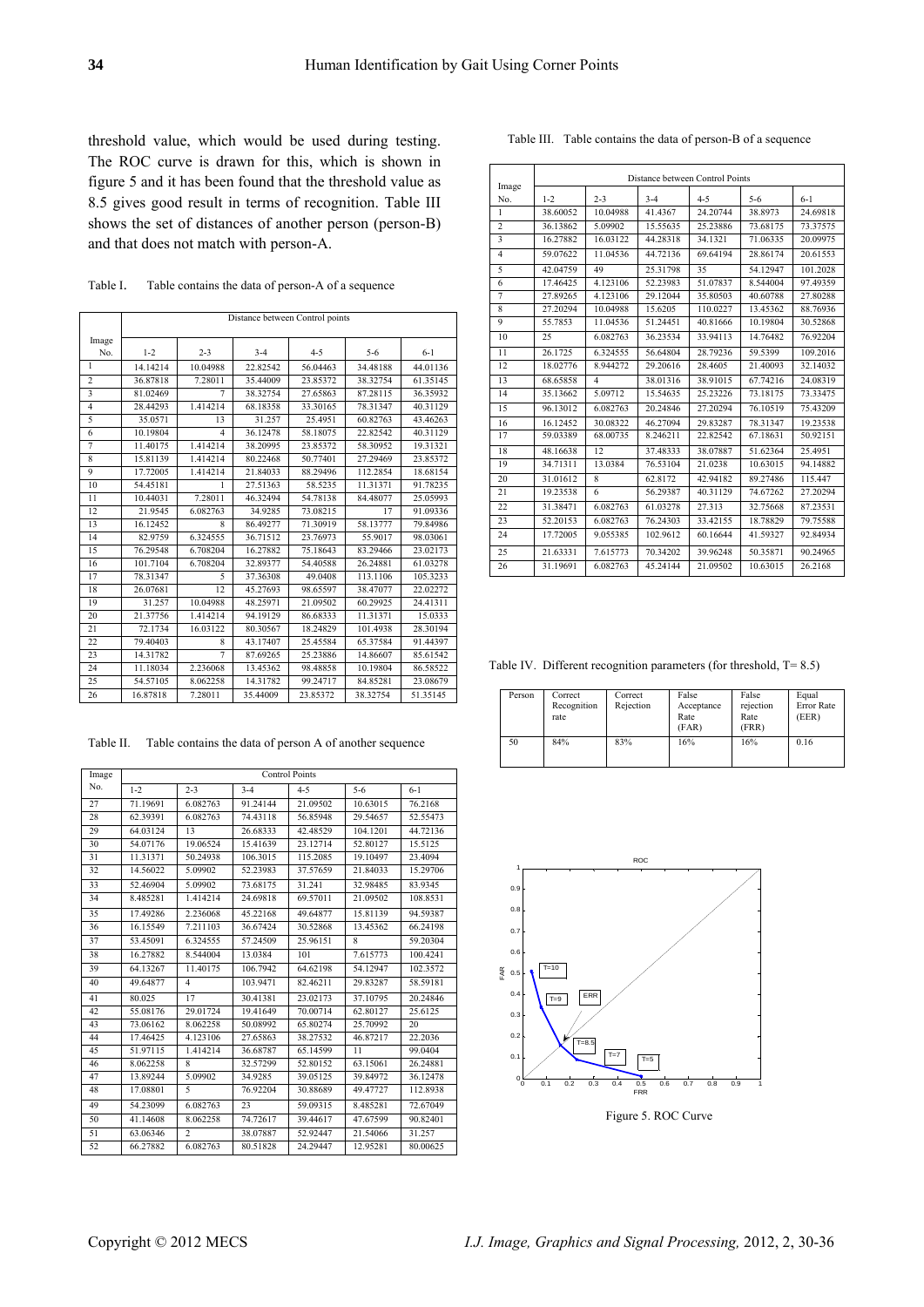# V. CONCLUSION

With strong experiential evaluation, this paper focuses on the idea of using silhouette-based gait analysis. With the increasing demands of visual surveillance systems, human identification at a distance has recently gained more interest in the field of image processing and pattern recognition. Gait is a potential behavioral feature and many allied studies have demonstrated that it has a rich potential as a biometric for recognition. Gait is sensitive to various covariate conditions, which are circumstantial and physical conditions that can affect either gait itself or the extracted gait features. Example of these conditions includes carrying condition (backpack, briefcase, handbag, etc.), view angle, speed and shoe-wear type and etc. In this work, we have used only six control points. There is a scope of extension in number of control points. Also, for classification for feature vectors support vector machine (SVM) can be employed in future.

# ACKNOWLEDGEMENT

The authors would like to thank Mr.Hongyu Liang for providing the database of the silhouettes named "CASIA Human Gait Database" collected by Institute of Automation, Chinese Academy Of sciences. Their thanks also go to those who have contributed to the establishment of the CASIA database [18].

# **REFERENCES**

[1] R. Zhang, C.Vogler, and D. Metaxas, "Human gait recognition" IEEE Workshop on Articulated and Nonrigid Motion, 2004

[2] Jiwen Lu, ErhuZhang, "Gait recognition for human identification based on ICA and fuzzy SVM through multiple views fusion", Pattern Recognition Letters 28 (2007) 2401–2411.

[3] James B. Hayfron-Acquah, Mark S. Nixon, John N. Carter "Automatic gait recognition by symmetry analysis" Pattern Recognition Letters xxx (2003) xxx– xxx.

[4] Wang, L., Tan, T., Ning, Z., Hu, W., 2003. "Silhouette analysis-based gait recognition for human identification". IEEE Trans. Pattern Anal. Machine Intell. 25 (9), 1505–1518.

[5] Elif AYBAR,"Sobel Edge Dtection Method for Matlab" Anadolu University, Porsuk Vocational School, 26410 Eskisehir

[6] SOBEL, I., *An Isotropic 3×3 Gradient Operator,*  Machine Vision for Three – Dimensional Scenes, Freeman, H., Academic Pres, NY, 376-379, 1990.

[7] SOBEL, I., *Camera Models and Perception,* Ph.D. thesis, Stanford University, Stanford, CA, 1970.

[8] Liang Wang, Tieniu Tan, Senior Member, IEEE, Huazhong Ning, and Weiming Hu "Silhouette Analysis-Based Gait Recognition for Human Identification" IEEE Transactions On Pattern Analysis And Machine Intelligence, Vol 25. No 12, December 2003

[9] Brian DeCann and ArunRoss, "Gait Curves for Human Recoognition, Backpack Detection and Silhouette Correction in a nighttime Environmant", USA Proc. of SPIE Conference on Biometric Technology for Human Identification VII, (Orlando, USA), April 2010

[10] L. Wang, H. Ning, W. Hu, and T. Tan, "Gait recognition based on procrustes shape analysis," Proceedings of the IEEE International Conference on Image Processing, pp. 433–436, 2002.

[11] E. Argyle. "Techniques for edge detection." Proc. IEEE, vol. 59, pp. 285-286, 1971

[12] Raman Maini & Dr. Himanshu Aggarwal. "Study and Comparison of Various Image Edge Detection Techniques" International Journal of Image Processing (IJIP), Volume (3): Issue (1).

[13] R. C. Gonzalez and R. E. Woods. "Digital Image Processing". 3rd ed. Prentice Hall, 2002.

[14] C. Harris and M. Stephens (1988). "A combined corner and edge detector". Proceedings of the 4th Alvey Vision Conference. pp. 147–151.

[15] G. Veres, L. Gordon, J. Carter, and M. Nixon, "What Image Information is Important in Silhouette– based Gait Recognition?" CVPR, vol. 2, pp. 776–782, 2004.

[16] C. Harris and M. Stephens (1988). "A combined corner and edge detector". Proceedings of the 4th Alvey Vision Conference. pp. 147–151.

[17] J. Matthews. "An introduction to edge detection: The sobel edge detector," Available at <http://www.generation5.org/>content/2002/im01.asp, 2002.

[18] CASIA gait database [http://www.sinobiometric](http://www.sinobiometrics.com/)s.com